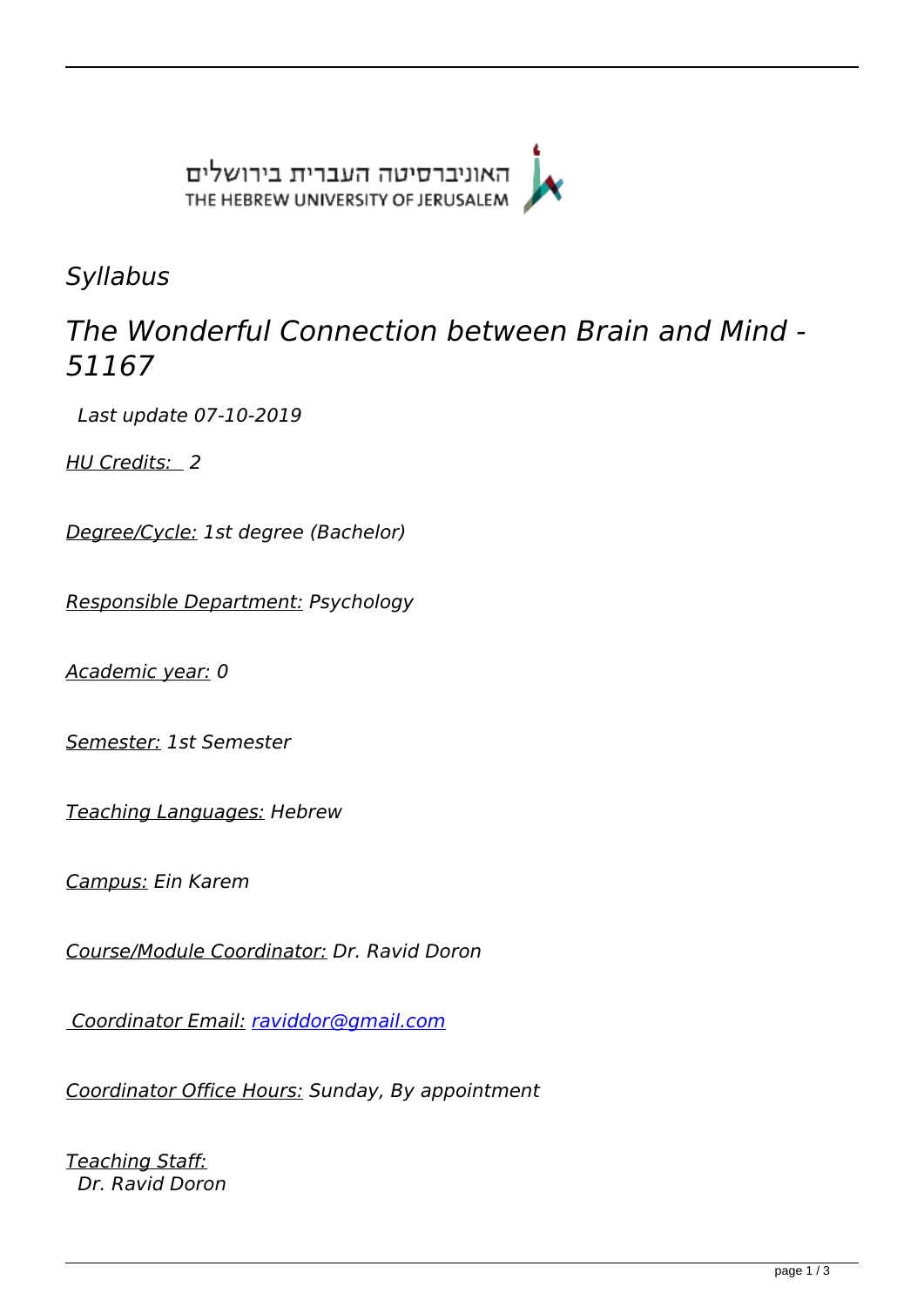## *Course/Module description:*

 *Understanding the principles of the health and illness brain in psychology and psychiatric. Moreover Understanding the nervous system I sensation, conduction and processing of sensory information; the influence of medication and drugs on the nervous system; sensory systems in the body: transduction and information processing principles; the autonomous system and hormonal mechanisms controlled by the brain* 

### *Course/Module aims:*

 *Understand the brain function in the normal and abnormal and how we can rehabilitate the brain.* 

### *Learning outcomes - On successful completion of this module, students should be able to:*

 *Upon successful completion of the course, students will be able to:* 

*1. Describe the different cells of the nervous system neurons and glial cells.* 

*2. State the nervous system's protections, meninges, CSF* 

*3. Describe the development of the nervous system* 

*4. Describe the anatomic structure of the cerebral cortex and the function of its lobes.* 

*5. Identify the brain structure in various sections (coronal, horizontal, sagittal).* 

*6. Describe the function of the various sub-cortical areas and their role* 

*7. Explain what will happen in case of various types of injuries in brain areas such as the cortex or sub-cortical areas.* 

*8. Define sleep and why the body needs it.* 

*9. Identify brain mechanisms responsible for sleep and wakefulness* 

*10. Identify the most common sleep disorders prevalent in SWS and REM sleep.* 

*11. Describe the biological basis of psychiatric disorders: schizophrenia ,depression and drug addiction* 

*Attendance requirements(%): 80%* 

*Teaching arrangement and method of instruction: Lecture* 

### *Course/Module Content:*

 *1. The chemical synapse as a data processing source* 

*2. Functional anatomy: development of the nervous system* 

*3. Functional anatomy: the functions of cortical and sub-cortical regions in the brain*